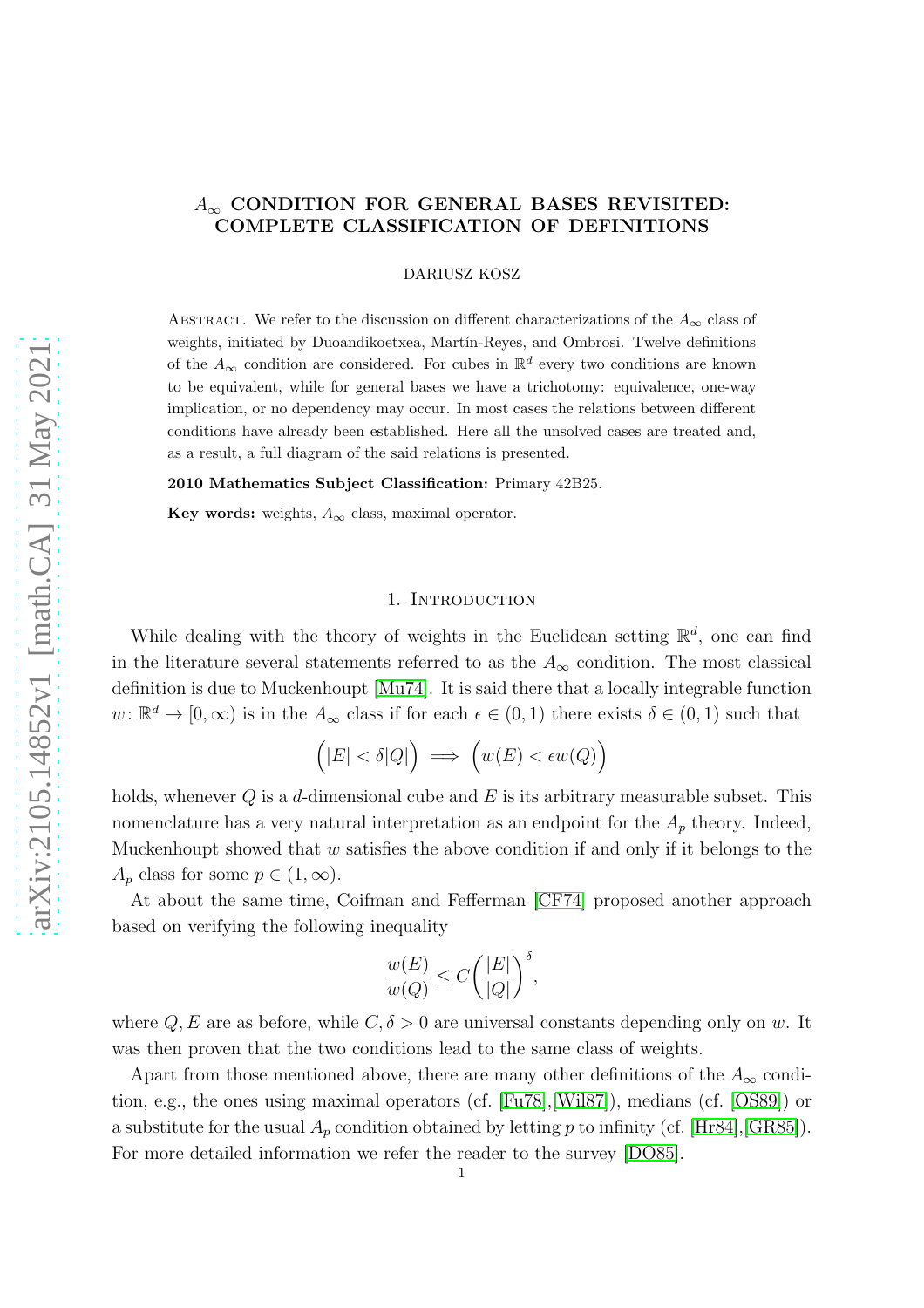#### 2 DARIUSZ KOSZ

Although the Euclidean theory of weights has been well understood, things got complicated as other settings began to be explored. Indeed, it was observed that some of the equivalences between definitions are consequences of special properties of  $\mathbb{R}^d$  or the geometry of cubes, so that they may no longer be true in other contexts. A natural problem arose — which definition should be the proper one in general? — and the authors have so far not agreed to make any particular version the leading one (compare, for example,  $[St93], [Du001], [HP13]).$  $[St93], [Du001], [HP13]).$  $[St93], [Du001], [HP13]).$  $[St93], [Du001], [HP13]).$ 

Recently, Duoandikoetxea, Mart´ın-Reyes, and Ombrosi took a big step towards making the knowledge in this field systematized. In their remarkable paper [\[DMO16\]](#page-8-9) twelve conditions, which are known to be equivalent in the case of cubes (or balls) in  $\mathbb{R}^d$ , are collected and, in the context of general bases associated to arbitrary measure spaces, the exact relations between them are established. In some cases equivalences or one-way implications are proven and in some others suitable counterexamples are constructed.

Despite its high level of precision, the said article does not cover the problem in full. Indeed, a few cases remained unsolved, as the authors were not able to provide neither a proof nor a counterexample. Thus, it seems very desirable to complete the task, by examining all the missing relations. This is actually what we aim to do here.

<span id="page-1-1"></span>**Theorem [1](#page-4-0).1.** Table 1 in Section [2](#page-1-0) describes whether an implication of the form  $(PA) \implies (PB)$  holds or not for general bases, where  $(PA)$  and  $(PB)$  are any two of the twelve  $A_{\infty}$  conditions collected in [\[DMO16\]](#page-8-9) (for a diagram with the obtained relations see Figure [1](#page-5-0) in Section [2\)](#page-1-0).

The rest of the paper is organized as follows. In Section [2](#page-1-0) we give basic definitions, recall which cases of our problem have already been solved, and present the postulated complete diagram of the studied relations. In Section [3](#page-5-1) we prove Theorem [1.1,](#page-1-1) by treating all the unsolved cases.

### 2. Main result

<span id="page-1-0"></span>From now on, we shall deal with a measure space  $(X, \Sigma, \mu)$ , where X is a set,  $\Sigma$  is a  $\sigma$ -algebra of subsets of X, and  $\mu: \Sigma \to [0, \infty]$  is a  $\sigma$ -finite measure. A basis B is a collection of sets  $B \in \Sigma$  satisfying  $|B| \in (0,\infty)$  (here and later on for  $\mu$ -measurable sets  $E \subset X$  we write simply  $|E|$  instead of  $\mu(E)$ ). As in [\[DMO16\]](#page-8-9), we assume that the elements of  $\beta$  cover X except for a set of  $\mu$ -measure zero.

Given a weight w associated to  $\mathcal{B}$  (that is, a  $\mu$ -measurable non-negative function such that the integral of w over B is finite for all  $B \in \mathcal{B}$ ), we introduce the following notation:

- $w(B) := \int_B w \, d\mu$  (the **integral** of w over B),
- $w_B := w(B)/|B|$  (the average of w in B),
- $m(w; B) := \inf\{t : |x \in B : w(x) > t| < |B|/2\}$  (the **median** of w in B).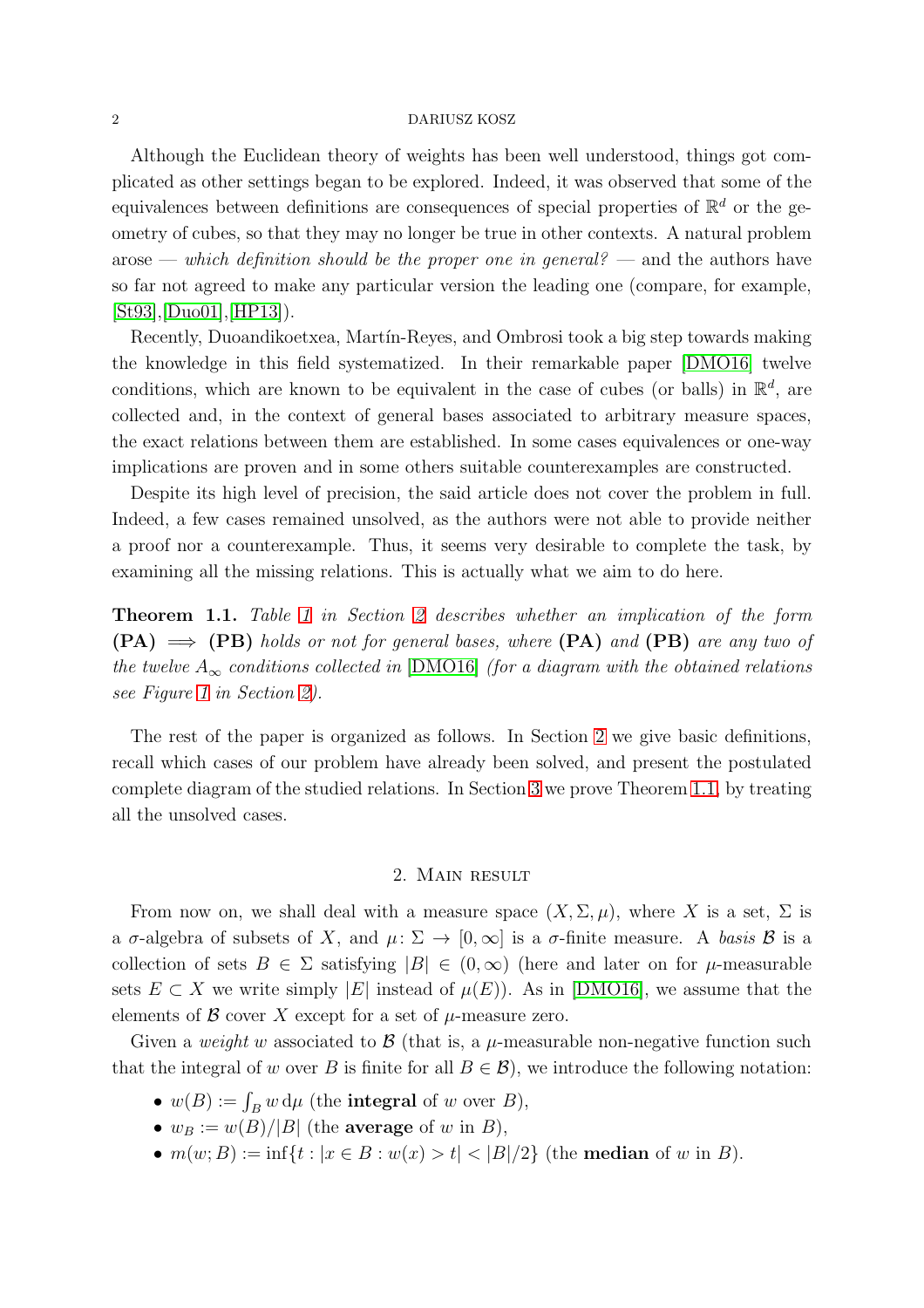Also, we define the *maximal operator* associated to  $\beta$  by

$$
\mathcal{M}^{\mathcal{B}}f(x) := \sup_{x \in B \in \mathcal{B}} \frac{1}{|B|} \int_{B} f \, \mathrm{d}\mu, \qquad x \in X,
$$

where  $f$  is any  $\mu$ -measurable function.

<span id="page-2-0"></span>In [\[DMO16\]](#page-8-9) the following conditions on weights w were mentioned.

(P1) There exists  $p \in (1,\infty)$  such that w belongs to the Muckenhoupt class  $A_{p,\mathcal{B}}$ , that is, there exists  $C_{p,\mathcal{B}} > 0$  such that

$$
\left(\frac{1}{|B|}\int_B w \, \mathrm{d}\mu\right) \left(\frac{1}{|B|}\int_B w^{1-p'} \, \mathrm{d}\mu\right)^{p-1} \leq C_{p,\mathcal{B}}
$$

<span id="page-2-1"></span>holds for all sets  $B \in \mathcal{B}$ , where  $\frac{1}{p} + \frac{1}{p'}$  $\frac{1}{p'}=1.$ 

(P1') There exist  $\delta, C > 0$  such that

$$
\frac{|E|}{|B|} \le C \left(\frac{w(E)}{w(B)}\right)^{\delta}
$$

<span id="page-2-2"></span>holds for all sets  $B \in \mathcal{B}$  and all  $\mu$ -measurable subsets  $E \subset B$ .

(P2) There exists  $C > 0$  such that

$$
\frac{1}{|B|} \int_B w \, \mathrm{d}\mu \le C \exp\left(\frac{1}{|B|} \int_B \log w \, \mathrm{d}\mu\right)
$$

<span id="page-2-3"></span>holds for all sets  $B \in \mathcal{B}$ .

(P2') There exists  $C > 0$  such that

$$
\frac{1}{|B|} \int_B w \, \mathrm{d}\mu \le C \left( \frac{1}{|B|} \int_B w^s \, \mathrm{d}\mu \right)^{1/s}
$$

<span id="page-2-4"></span>holds for every  $s \in (0,1)$  and for all sets  $B \in \mathcal{B}$ .

(P3) There exists  $q \in (1,\infty)$  such that w belongs to the reverse Hölder class  $RH_{q,\mathcal{B}},$ that is, there exists  $C_{q,\mathcal{B}} > 0$  such that

$$
\left(\frac{1}{|B|}\int_B w^q \, \mathrm{d}\mu\right)^{1/q} \le \frac{C_{q,\mathcal{B}}}{|B|}\int_B w \, \mathrm{d}\mu
$$

<span id="page-2-5"></span>holds for all sets  $B \in \mathcal{B}$ .

(P3') There exist  $\delta, C > 0$  such that

$$
\frac{w(E)}{w(B)} \le C \left(\frac{|E|}{|B|}\right)^{\delta}
$$

holds for all sets  $B \in \mathcal{B}$  and all  $\mu$ -measurable subsets  $E \subset B$ . (P4) There exist  $\alpha, \beta \in (0,1)$  such that the implication

<span id="page-2-6"></span>
$$
(|E| < \alpha |B|) \implies \left( \mu(E) < \beta \mu(B) \right)
$$

$$
(|E| < \alpha|B|) \implies \left(\mu(E) \le \beta \mu(B)\right)
$$

holds for all sets  $B \in \mathcal{B}$  and all  $\mu$ -measurable subsets  $E \subset B$ .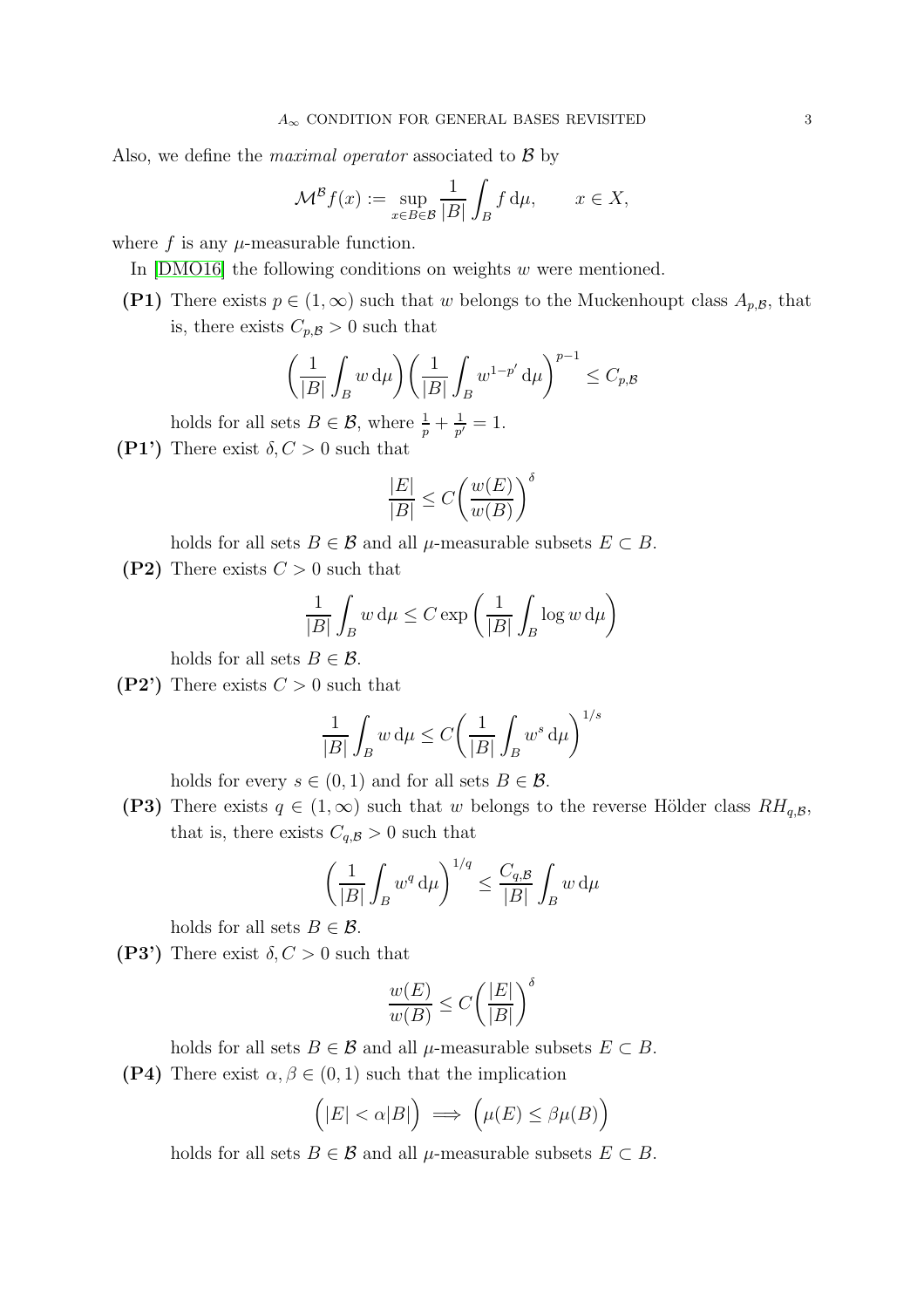<span id="page-3-0"></span>(P4') There exist  $\alpha, \beta \in (0,1)$  such that

$$
\left| \{ x \in B : w(x) \le \alpha w_B \} \right| \le \beta |B|
$$

<span id="page-3-1"></span>holds for all sets  $B \in \mathcal{B}$ .

(P5) There exists  $C > 0$  such that

$$
w_B \leq Cm(w; B)
$$

<span id="page-3-3"></span>holds for all sets  $B \in \mathcal{B}$ .

(P6) There exists  $C > 0$  such that

$$
\int_B w \log^+ \frac{w}{w_B} \, \mathrm{d}\mu \le Cw(B)
$$

<span id="page-3-4"></span>holds for all sets  $B \in \mathcal{B}$ .

(P7) There exists  $C > 0$  such that

$$
\int_B \mathcal{M}^{\mathcal{B}}(w\chi_B) \, \mathrm{d}\mu \leq Cw(B)
$$

<span id="page-3-2"></span>holds for all sets  $B \in \mathcal{B}$ .

(P8) There exist  $C, \beta > 0$  such that

$$
w(\lbrace x \in B : w(x) \ge \lambda \rbrace) \le C\lambda |\lbrace x \in B : w(x) \ge \beta\lambda \rbrace|
$$

holds for all sets  $B \in \mathcal{B}$  and every  $\lambda > w_B$ .

We now briefly recall the main results, concerning the relations between these conditions, that were obtained in [\[DMO16\]](#page-8-9).

Equivalences ([\[DMO16,](#page-8-9) Theorem 3.1]).

- $\bullet$  [\(P1\)](#page-2-0)  $\iff$  [\(P1'\)](#page-2-1)
- $\bullet$  [\(P2\)](#page-2-2)  $\iff$  [\(P2'\)](#page-2-3)
- $\bullet$  [\(P3\)](#page-2-4)  $\iff$  [\(P3'\)](#page-2-5)
- $\bullet$  [\(P4\)](#page-2-6)  $\iff$  [\(P4'\)](#page-3-0)

Implications ([\[DMO16,](#page-8-9) Theorem 4.1]).

- $(P1) \implies (P2) \implies (P5) \implies (P4)$  $(P1) \implies (P2) \implies (P5) \implies (P4)$  $(P1) \implies (P2) \implies (P5) \implies (P4)$  $(P1) \implies (P2) \implies (P5) \implies (P4)$  $(P1) \implies (P2) \implies (P5) \implies (P4)$  $(P1) \implies (P2) \implies (P5) \implies (P4)$  $(P1) \implies (P2) \implies (P5) \implies (P4)$
- $(P8) \implies (P3) \implies (P6) \implies (P4)$  $(P8) \implies (P3) \implies (P6) \implies (P4)$  $(P8) \implies (P3) \implies (P6) \implies (P4)$  $(P8) \implies (P3) \implies (P6) \implies (P4)$  $(P8) \implies (P3) \implies (P6) \implies (P4)$  $(P8) \implies (P3) \implies (P6) \implies (P4)$  $(P8) \implies (P3) \implies (P6) \implies (P4)$

Conditional implications ([\[DMO16,](#page-8-9) Theorem 4.2]).

- [\(P1\)](#page-2-0)  $\implies$  [\(P7\)](#page-3-4) (provided that B is a Muckenhoupt basis, that is, the maximal operator  $\mathcal{M}^{\mathcal{B}}$  is bounded on  $L^p(w)$  for each  $p \in (1,\infty)$  and for every  $w \in A_{p,\mathcal{B}}$
- [\(P3\)](#page-2-4)  $\implies$  [\(P7\)](#page-3-4) (provided that  $\mathcal{M}^{\mathcal{B}}$  is bounded on  $L^p$  for every  $p > 1$ )
- [\(P6\)](#page-3-3)  $\implies$  [\(P7\)](#page-3-4) (provided that  $\mathcal{M}^{\mathcal{B}}$  is of weak type  $(1,1)$ )
- [\(P2\)](#page-2-2)  $\implies$  [\(P7\)](#page-3-4) (provided that  $\mathcal{M}^{\mathcal{B}}$  is bounded on  $L^p$  for some  $p > 1$  and that  $\mathcal{M}^{\mathcal{B}}(w\chi_B)(x) = \sup_{B \supset B' \in \mathcal{B}} w_{B'}$  holds for each  $x \in B \in \mathcal{B}$ )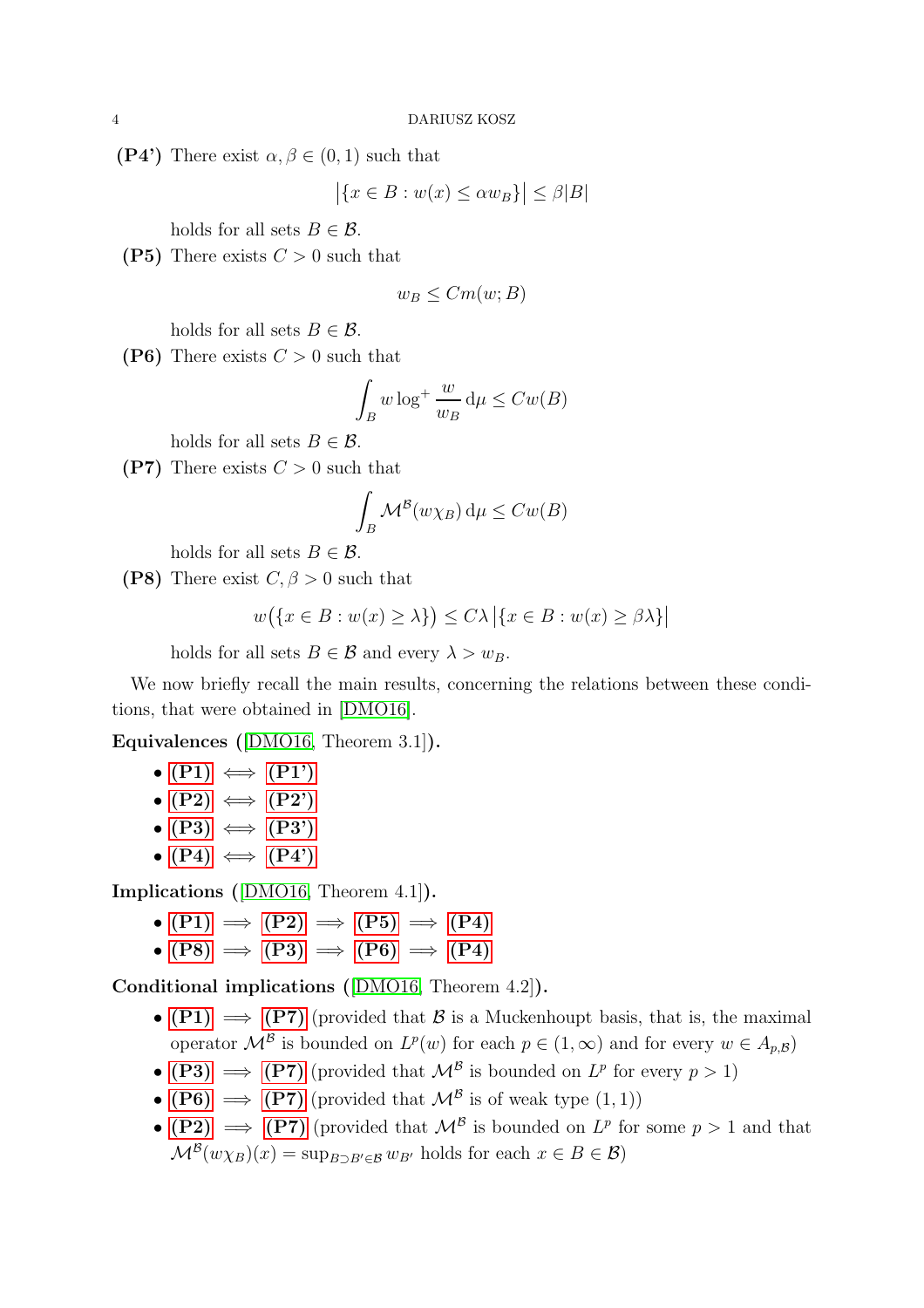Counterexamples ([\[DMO16,](#page-8-9) Counterexamples 1–3 and 5–7]). All counterexamples are built for  $\mathcal{B} = \{(0, b) : b > 0\}$  considered as a basis in  $(0, \infty)$  equipped with the Lebesgue measure. In particular, all the conditional implications mentioned above are valid.

- [\(P8\)](#page-3-2)  $\Rightarrow$  [\(P5\)](#page-3-1) (thus (PA)  $\Rightarrow$  (PB) if  $A \in \{3, 4, 6, 7, 8\}$  and  $B \in \{1, 2, 5\}$ )
- [\(P2\)](#page-2-2)  $\Rightarrow$  [\(P1\)](#page-2-0) (thus also [\(P5\)](#page-3-1)  $\Rightarrow$  (P1))
- [\(P1\)](#page-2-0)  $\Rightarrow$  [\(P6\)](#page-3-3) (thus (PA)  $\Rightarrow$  (PB) if  $A \in \{1, 2, 4, 5, 7\}$  and  $B \in \{3, 6, 8\}$ )
- [\(P6\)](#page-3-3)  $\Rightarrow$  [\(P3\)](#page-2-4) (thus also (P6)  $\Rightarrow$  [\(P8\)](#page-3-2))
- $(P3) \implies (P8)$  $(P3) \implies (P8)$  $(P3) \implies (P8)$
- [\(P7\)](#page-3-4)  $\Rightarrow$  [\(P4\)](#page-2-6)

As mentioned before, our aim is to complete the picture, by examining all the missing relations between the above conditions. The final result is presented in Table [1.](#page-4-0) Of course, in view of the four equivalences listed above, we may omit the conditions  $(P1')$ ,  $(P2'), (P3'),$  $(P2'), (P3'),$  $(P2'), (P3'),$  $(P2'), (P3'),$  and  $(P4').$  $(P4').$ 

<span id="page-4-0"></span>TABLE 1. Occurrence of implications of the form  $(PA) \implies (PB)$  for general bases. The conditions (PA) and (PB) appear in the first column and row, respectively. The symbol [·] indicates that the result was not known before.

| $\Longrightarrow$ | $(\rm{P1})$      | $(\mathrm{P2})$                         | (P3) | (P4) | (P5) | (P6) | $(\mathbf{P}7)$                         | $(\mathrm{P}8)$ |
|-------------------|------------------|-----------------------------------------|------|------|------|------|-----------------------------------------|-----------------|
| (P1)              |                  |                                         |      |      |      | Х    | $\left  \boldsymbol{\mathsf{X}}\right $ | х               |
| (P2)              | X                |                                         | X    |      |      | X    | $\left[\mathsf{x}\right]$               | Х               |
| (P3)              | $\boldsymbol{x}$ | $\boldsymbol{x}$                        |      |      | Х    |      | $\left  \boldsymbol{\mathsf{X}}\right $ | X               |
| (P4)              | X                | X                                       | Х    |      | Х    | х    | $\left[\mathsf{x}\right]$               | х               |
| (P5)              | X                | $\left  \boldsymbol{\mathsf{X}}\right $ | X    |      | $=$  | X    | $\left  \boldsymbol{\mathsf{X}}\right $ |                 |
| (P6)              | Х                | X                                       | x    |      | Х    |      | $\left[\mathsf{x}\right]$               |                 |
| (P7)              | X                | Х                                       | х    | x    | х    | х    | $=$                                     | X               |
| $(\mathrm{P}8)$   | x                |                                         |      |      |      |      | $\left[\mathsf{x}\right]$               |                 |

In order to prove Theorem [1.1](#page-1-1) it suffices to show the following three lemmas.

<span id="page-4-1"></span>**Lemma 2.1.** There exist a measure space  $(X, \Sigma, \mu)$ , a basis  $\mathcal{B} \subset \Sigma$ , and a weight w associated to B such that w satisfies  $(P5)$  and does not satisfy  $(P2)$ .

<span id="page-4-3"></span>**Lemma 2.2.** There exist a measure space  $(X, \Sigma, \mu)$ , a basis  $\mathcal{B} \subset \Sigma$ , and a weight w associated to B such that w satisfies  $(P1)$  and does not satisfy  $(P7)$ .

<span id="page-4-2"></span>**Lemma 2.3.** There exist a measure space  $(X, \Sigma, \mu)$ , a basis  $\mathcal{B} \subset \Sigma$ , and a weight w associated to B such that w satisfies  $(P8)$  and does not satisfy  $(P7)$ .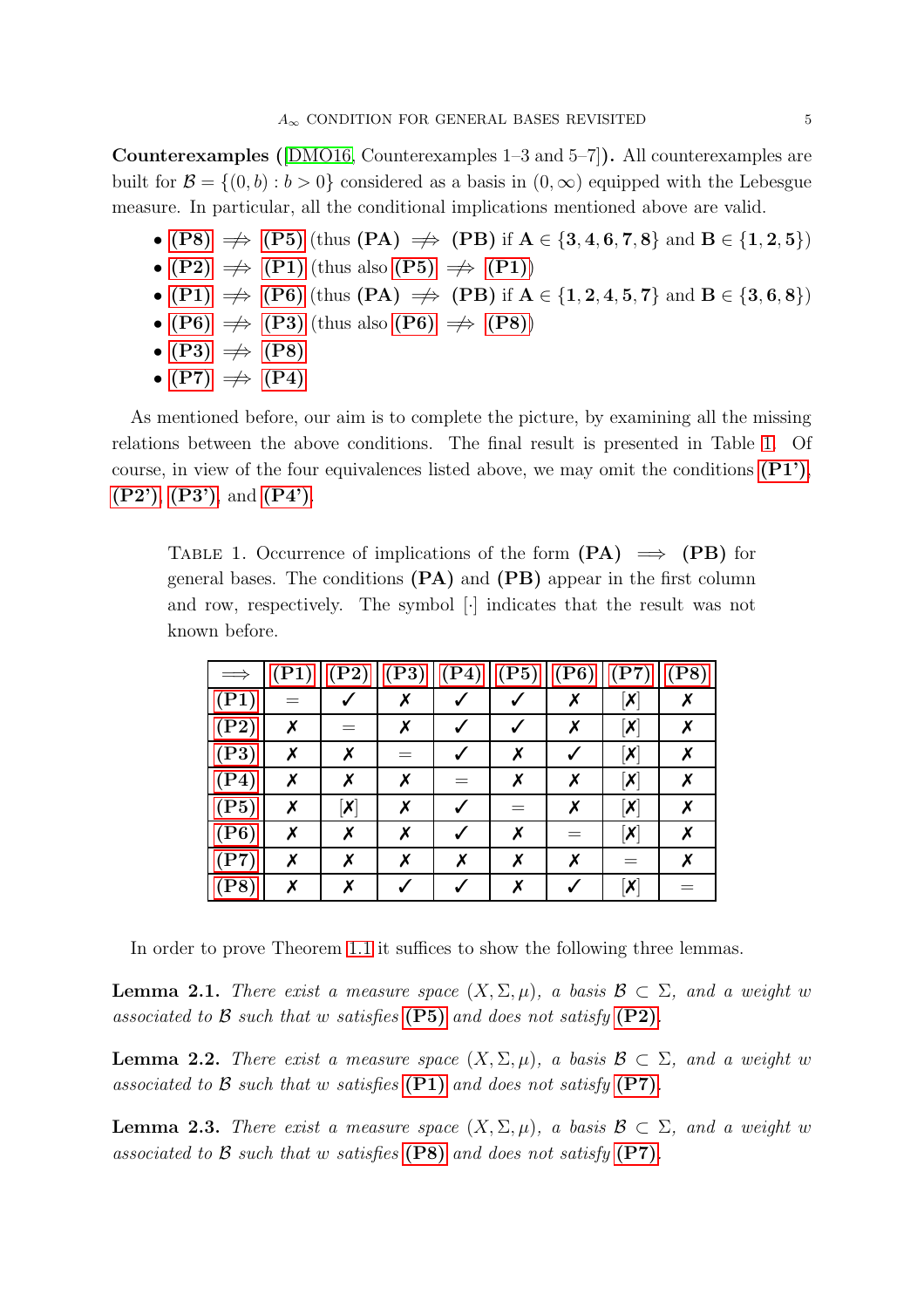#### 6 DARIUSZ KOSZ

For the reader's convenience, in Figure [1](#page-5-0) we present the final result as a diagram of relations between different  $A_{\infty}$  conditions.



<span id="page-5-0"></span>FIGURE 1. Relations between different  $A_{\infty}$  conditions in the context of general bases.

#### 3. Proofs of Lemmas [2.1–](#page-4-1)[2.3](#page-4-2)

<span id="page-5-1"></span>In this section we present the proofs of Lemmas [2.1](#page-4-1)[–2.3.](#page-4-2) We shall work with countable discrete spaces  $X$  in order to provide examples which are as simple as possible (in particular,  $\Sigma$  is always the family of all subsets of X). However, we emphasize that a suitable continuous counterpart can be assigned to each of these examples. Indeed, given  $(X, \Sigma, \mu)$ , B, and w, the discrete objects specified in one of the proofs, one define the product space

$$
(\overline{X}, \overline{\Sigma}, \overline{\mu}) := \big(X \times [0, 1), \Sigma \times \mathcal{B}_{[0, 1)}, \mu \times \lambda_{[0, 1)}\big)
$$

(here the symbols  $\mathcal{B}_{[0,1)}$  and  $\lambda_{[0,1)}$  stay for the  $\sigma$ -algebra of Borel subsets of  $[0,1)$  and the Lebesgue measure on  $[0, 1)$ , respectively), the basis

$$
\overline{\mathcal{B}} := \{ B \times [0,1) : B \in \mathcal{B} \},
$$

and the weight

$$
\overline{w}(x,t) := w(x), \qquad x \in X, \ t \in [0,1).
$$

Then it turns out that all the properties we want w to satisfy are also satisfied by  $\overline{w}$ .

In fact, even more can be said. Assuming  $X = \{x_1, x_2, \dots\}$  and  $|\{x_j\}| = \alpha_j > 0$ ,  $j \in \mathbb{N}$ , with  $\sum_{j \in \mathbb{N}} \alpha_j = \infty$  (this will indeed be satisfied in each of the three examples), one can use the bijective map  $\tau : \overline{X} \to [0, \infty)$  given by

$$
\tau\big((x_j,t)\big):=\sum_{i
$$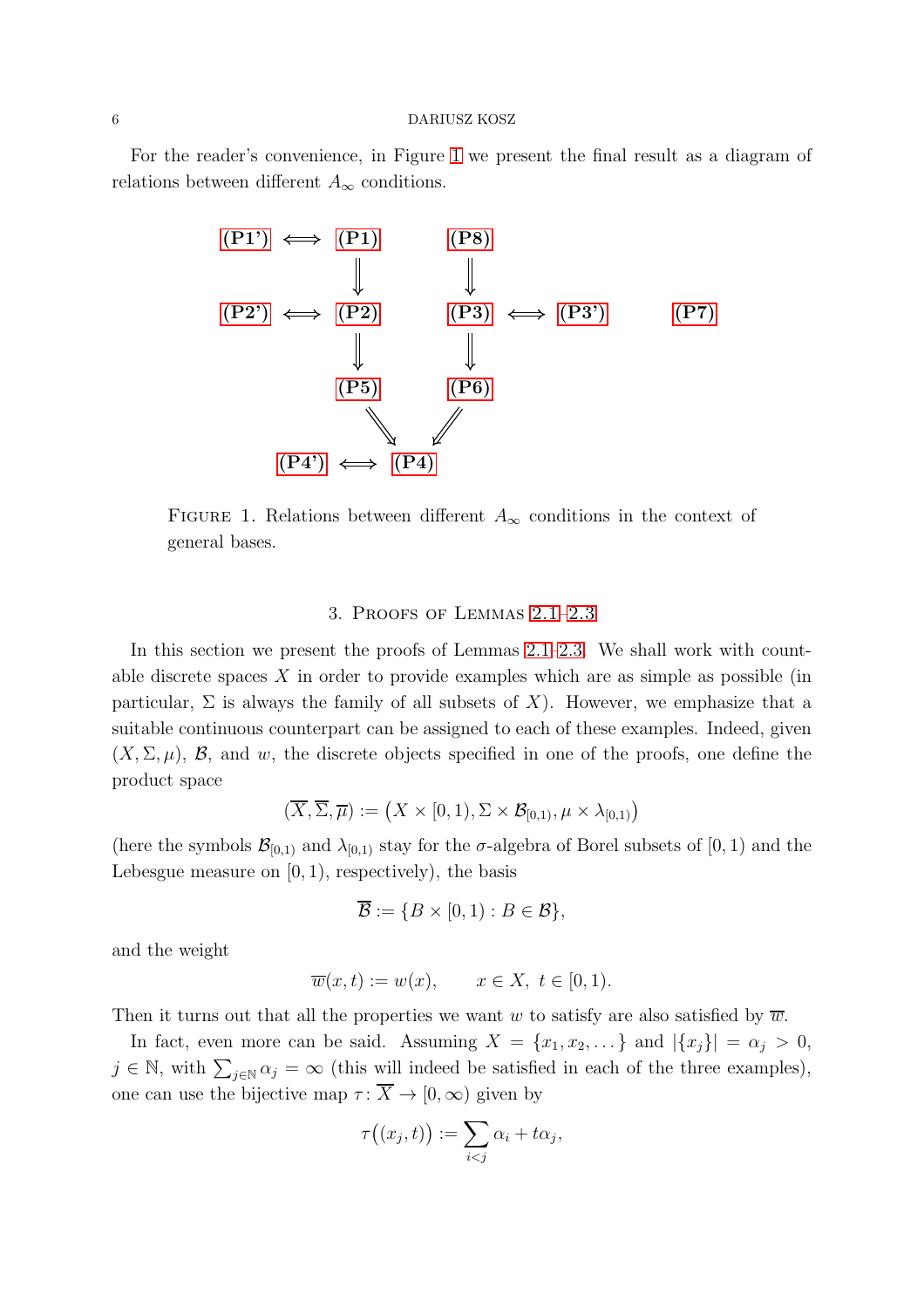in order to obtain the desired example with the underlying space being just the half-line  $[0, \infty)$  equipped with the Lebesgue measure  $\lambda_{[0,\infty)}$ . In this situation, the only peculiarities are the strange looking basis  $\mathcal{B}_{[0,\infty)} := \{ \tau^{-1}(B) : B \in \overline{\mathcal{B}} \}$  and weight  $w_{[0,\infty)}(s) :=$  $\overline{w}(\tau^{-1}(s))$ . This observation reveals that the structure of the basis plays the main role in the problem, not the specific properties of the measure space such as the doubling condition, for instance.

In what follows we write |x| instead of  $|\{x\}|$  (thus, e.g.,  $w(B) = \sum_{x \in B} w(x) \cdot |x|$ ).

## Proof of Lemma [2.1.](#page-4-1) Set

$$
X := \{ x_{n,i} : n \in \mathbb{N}, i \in \{0, 1\} \}
$$

and define  $\mu$  by letting

$$
|x_{n,i}| := \begin{cases} 2 & \text{if } i = 0, \\ 1 & \text{otherwise.} \end{cases}
$$

Consider the basis

$$
\mathcal{B} := \{B_n : n \in \mathbb{N}\},\
$$

where  $B_n := \{x_{n,0}, x_{n,1}\}.$  We shall show that w defined by

$$
w(x_{n,i}) := \begin{cases} n & \text{if } i = 0, \\ 1 & \text{otherwise,} \end{cases}
$$

satisfies [\(P5\)](#page-3-1) and does not satisfy [\(P2\)](#page-2-2).

We first show that [\(P5\)](#page-3-1) is satisfied with  $C = 1$ . Indeed, for  $n \in \mathbb{N}$  we have

$$
w_{B_n} = \frac{2n+1}{2+1} \le n = m(w; B_n).
$$

In order to show that  $(P2)$  cannot hold observe that

$$
\frac{\sum_{x \in B_n} w(x) \cdot |x|}{|B_n|} = \frac{2n+1}{3} > \frac{2n^{1/3}}{3} \exp\left(\frac{2\log n + \log 1}{3}\right)
$$

$$
= \frac{2n^{1/3}}{3} \exp\left(\frac{\sum_{x \in B_n} \log w(x) \cdot |x|}{|B_n|}\right).
$$

### Proof of Lemma [2.2.](#page-4-3) Set

$$
X := \{x_{n,i} : n \in \mathbb{N}, i \in \{0, 1, 2, \dots, 4^n\}\}
$$

and define  $\mu$  by letting

$$
|x_{n,i}| := \begin{cases} 1 & \text{if } i = 0, \\ 2^{-n} & \text{otherwise.} \end{cases}
$$

Consider the basis

$$
\mathcal{B} := \{B_{n,i} : n \in \mathbb{N}, i \in \{0, 1, 2, \dots, 4^n\}\},\
$$

where

$$
B_{n,i} := \begin{cases} \{x_{n,0}, x_{n,1}, \dots, x_{n,4^n}\} & \text{if } i = 0, \\ \{x_{n,0}, x_{n,i}\} & \text{otherwise.} \end{cases}
$$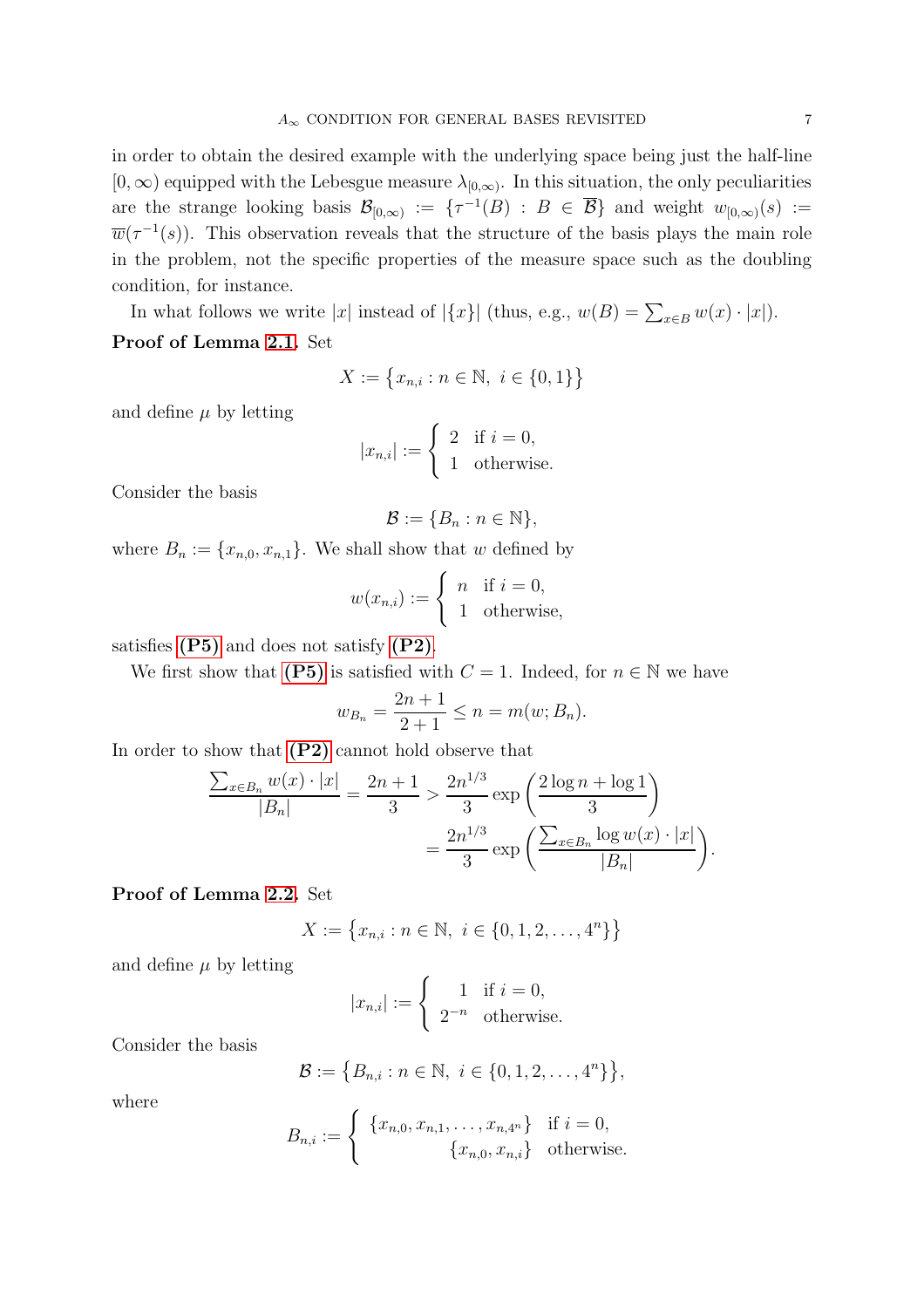We shall show that  $w$  defined by

$$
w(x_{n,i}) := \begin{cases} 1 & \text{if } i = 0, \\ 2^{-n} & \text{otherwise,} \end{cases}
$$

satisfies [\(P1\)](#page-2-0) and does not satisfy [\(P7\)](#page-3-4).

We first show that  $(P1)$  holds, by proving that  $(P1')$  is satisfied with  $C = 4$  and  $\delta = \frac{1}{2}$  $\frac{1}{2}$ . Take  $B_{n,i} \in \mathcal{B}$  and non-empty  $E \subset B_{n,i}$ . We consider two cases,  $i = 0$  and  $i > 0$ . If  $i = 0$ , then  $|B| = 1 + 2^n$  and  $w(B) = 2$ . Moreover, we have  $|E| = j + k2^{-n}$  and  $w(E) = j + k4^{-n}$  for some  $j \in \{0, 1\}$  and  $k \in \{0, 1, ..., 4^n\}$  such that  $j + k > 0$ . Thus,

$$
\frac{|E|}{|B|} < \frac{j}{2^n} + \frac{k}{4^n} \le \frac{w(E)}{w(B)} + 2 \cdot \frac{w(E)}{w(B)} \le 3 \cdot \left(\frac{w(E)}{w(B)}\right)^{1/2}
$$

.

On the other hand, if  $i > 0$ , then  $|B| = 1 + 2^{-n}$  and  $w(B) = 1 + 4^{-n}$ . Moreover, we have  $|E| = j + k2^{-n}$  and  $w(E) = j + k4^{-n}$  for some  $j, k \in \{0, 1\}$  such that  $j + k > 0$ . Thus,

$$
\frac{|E|}{|B|} < j + \frac{k}{2^n} \le 2 \cdot \frac{w(E)}{w(B)} + 2 \cdot \left(\frac{w(E)}{w(B)}\right)^{1/2} \le 4 \cdot \left(\frac{w(E)}{w(B)}\right)^{1/2}.
$$

Consequently, [\(P1\)](#page-2-0) is satisfied.

In order to show the second part observe that

$$
\mathcal{M}^{\mathcal{B}}(w\chi_{B_{n,0}})(x_{n,i}) \ge \frac{w(B_{n,i})}{|B_{n,i}|} = \frac{1+4^{-n}}{1+2^{-n}} > \frac{1}{2}, \qquad i \in \{1,2,\ldots,4^{n}\}.
$$

Thus,

$$
\sum_{x \in B_{n,0}} \mathcal{M}^{\mathcal{B}}(w \chi_{B_{n,0}})(x) \cdot |x| > 4^n \cdot \frac{1}{2} \cdot \frac{1}{2^n} = 2^{n-2}w(B_{n,0})
$$

and, consequently, [\(P7\)](#page-3-4) cannot hold.

**Proof of Lemma [2.3.](#page-4-2)** Let  $m_0 = 0$  and  $m_n = 4 + 4^2 + \cdots + 4^n$  for  $n \in \mathbb{N}$ . Set

$$
X := \{x_{n,i} : n \in \mathbb{N}, i \in \{0, 1, 2, \dots, m_n\}\},\
$$

and specify  $\mu$  to be the counting measure. Consider the basis

$$
\mathcal{B} := \{B_{n,i} : n \in \mathbb{N}, i \in \{0, 1, 2, \dots, m_n\}\},\
$$

where

$$
B_{n,i} := \begin{cases} \{x_{n,0}, x_{n,1}, \dots, x_{n,m_n}\} & \text{if } i = 0, \\ \{x_{n,0}, x_{n,i}\} & \text{otherwise.} \end{cases}
$$

We shall show that  $w$  defined by

$$
w(x_{n,i}) := \begin{cases} 1 & \text{if } i = 0, \\ 2^{-j} & \text{if } m_{j-1} < i \le m_j \text{ for } j \in \{1, ..., n\}. \end{cases}
$$

satisfies [\(P8\)](#page-3-2) and does not satisfy [\(P7\)](#page-3-4).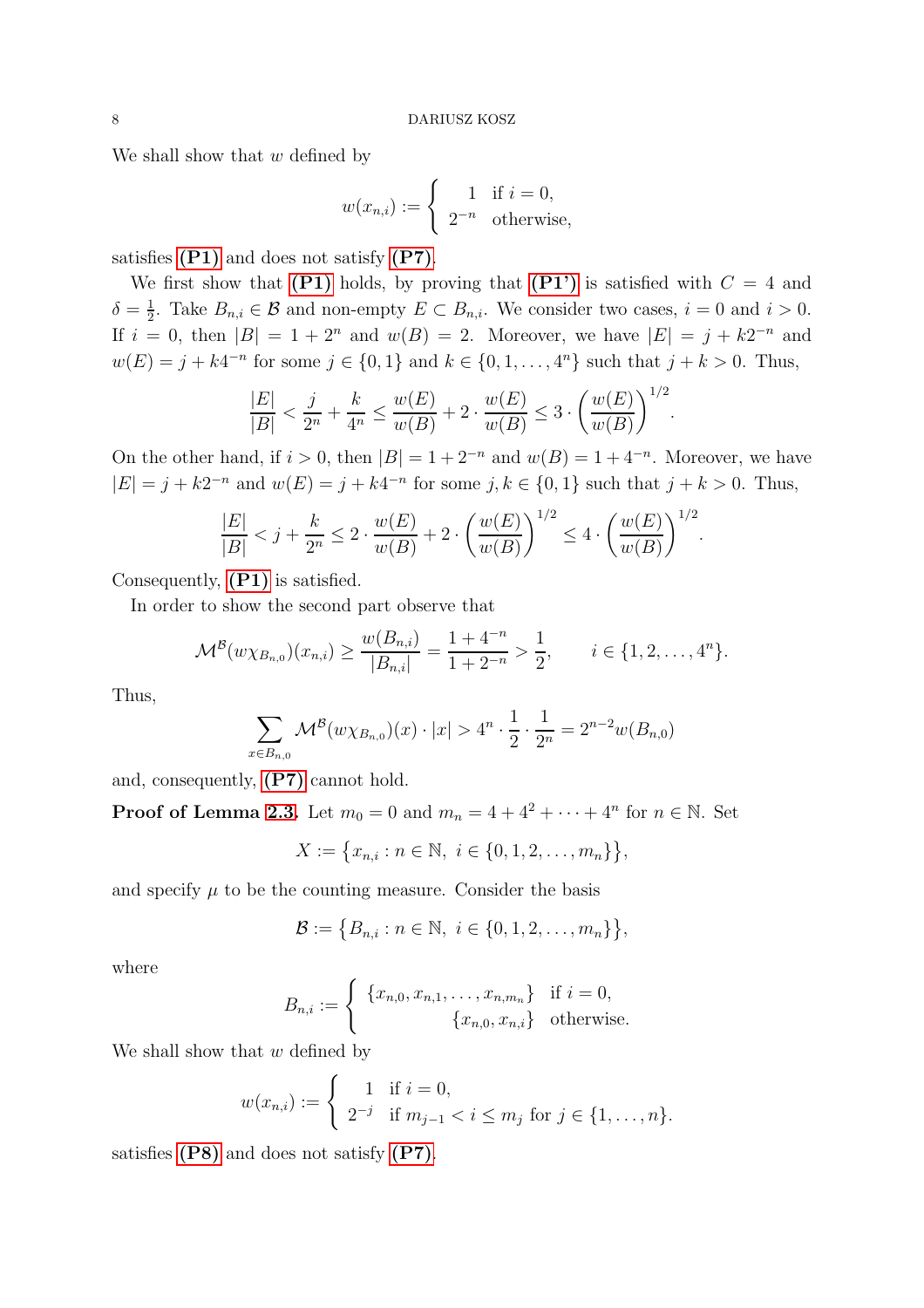We first show that [\(P8\)](#page-3-2) is satisfied with  $C = 4$  and  $\beta = 1$ . Take  $B_{n,i} \in \mathcal{B}$ . We consider two cases,  $i = 0$  and  $i > 0$ . If  $i = 0$ , then  $w_{B_{n,i}} > 2^{-n}$ . Thus, if  $2^{-k-1} < \lambda \leq 2^{-k}$  holds for some  $k \in \{0, \ldots, n-1\}$ , then

$$
w(\lbrace x \in B_{n,i} : w(x) \ge \lambda \rbrace) = 2^0 + 2^1 + \dots + 2^k < 2 \cdot 2^k
$$

and

$$
|\{x \in B_{n,i} : w(x) \ge \lambda\}| = 4^0 + 4^1 + \cdots + 4^k > 4^k.
$$

Combining the above, we get

$$
w(\lbrace x \in B_{n,i} : w(x) \ge \lambda \rbrace) < 2 \cdot 2^{k} = 4 \cdot 2^{-k-1} \cdot 4^{k} < 4\lambda \left| \lbrace x \in B_{n,i} : w(x) \ge \lambda \rbrace \right|.
$$

On the other hand, if  $i > 0$ , then  $w_{B_{n,i}} > \frac{1}{2}$  $\frac{1}{2}$ . Thus, for  $\frac{1}{2} < \lambda \leq 1$  we have

$$
w(\lbrace x \in B_{n,i} : w(x) \ge \lambda \rbrace) = 1 < 2\lambda = 2\lambda \left| \lbrace x \in B_{n,i} : w(x) \ge \lambda \rbrace \right|.
$$

Consequently, [\(P8\)](#page-3-2) is satisfied.

In order to show the second part observe that

$$
\mathcal{M}^{\mathcal{B}}(w\chi_{B_{n,0}})(x_{n,i}) \ge \frac{w(B_{n,i})}{|B_{n,i}|} > \frac{w(x_{n,0}) \cdot |x_{n,0}|}{2} = \frac{1}{2}, \qquad i \in \{1, 2, \dots, m_n\}.
$$

Thus,

$$
\sum_{x \in B_{n,0}} \mathcal{M}^{\mathcal{B}}(w \chi_{B_{n,0}})(x) \cdot |x| > \frac{m_n}{2} > \frac{4^n}{2} = \frac{2^n}{4} \cdot 2 \cdot 2^n > \frac{2^n}{4} w(B_{n,0})
$$

and, consequently, [\(P7\)](#page-3-4) cannot hold.

#### **REFERENCES**

- <span id="page-8-1"></span>[CF74] R. Coifman and C. Fefferman, Weighted norm inequalities for maximal functions and singular integrals, Studia Math. 51 (1974), 241–250.
- <span id="page-8-7"></span>[Duo01] J. Duoandikoetxea, Fourier analysis, Graduate Studies in Mathematics 29, American Mathematical Society, Providence, RI, 2001.
- <span id="page-8-9"></span>[DMO16] J. Duoandikoetxea, F. Martín-Reyes, and S. Ombrosi, On the  $A_{\infty}$  conditions for general bases, Math. Z. 282 (2016), 955–972.
- <span id="page-8-5"></span>[DO85] E.M. Dyn'kin and B.P. Osilenker, Weighted estimates for singular integrals and their applications, J. Math. Sci. **30** (1985), 2094-2154.
- <span id="page-8-2"></span>[Fu78] N. Fujii, Weighted bounded mean oscillation and singular integrals, Math. Japon. 22(5) (1978), 529–534.
- <span id="page-8-4"></span>[GR85] J. García-Cuerva and J.L. Rubio de Francia, Weighted norm inequalities and related topics, North-Holland Mathematics Studies 116, North-Holland Publishing Co., Amsterdam, 1985.
- <span id="page-8-3"></span>[Hr84] S.V. Hruščev, A description of weights satisfying the  $A_{\infty}$  condition of Muckenhoupt, Proc. Amer. Math. Soc. 90(2) (1984), 253-257.
- <span id="page-8-8"></span>[HP13] T. Hytönen and C. Pérez, Sharp weighted bounds involving  $A_{\infty}$ , Anal. PDE 6(4) (2013), 777–818.
- <span id="page-8-0"></span>[Mu74] B. Muckenhoupt, The equivalence of two conditions for weight functions, Studia Math. 49 (1974), 101–106.
- <span id="page-8-6"></span>[St93] E.M. Stein, Harmonic analysis: real-variable methods, orthogonality, and oscillatory integrals, Princeton Mathematical Series 43, Princeton University Press, Princeton, NJ, 1993.